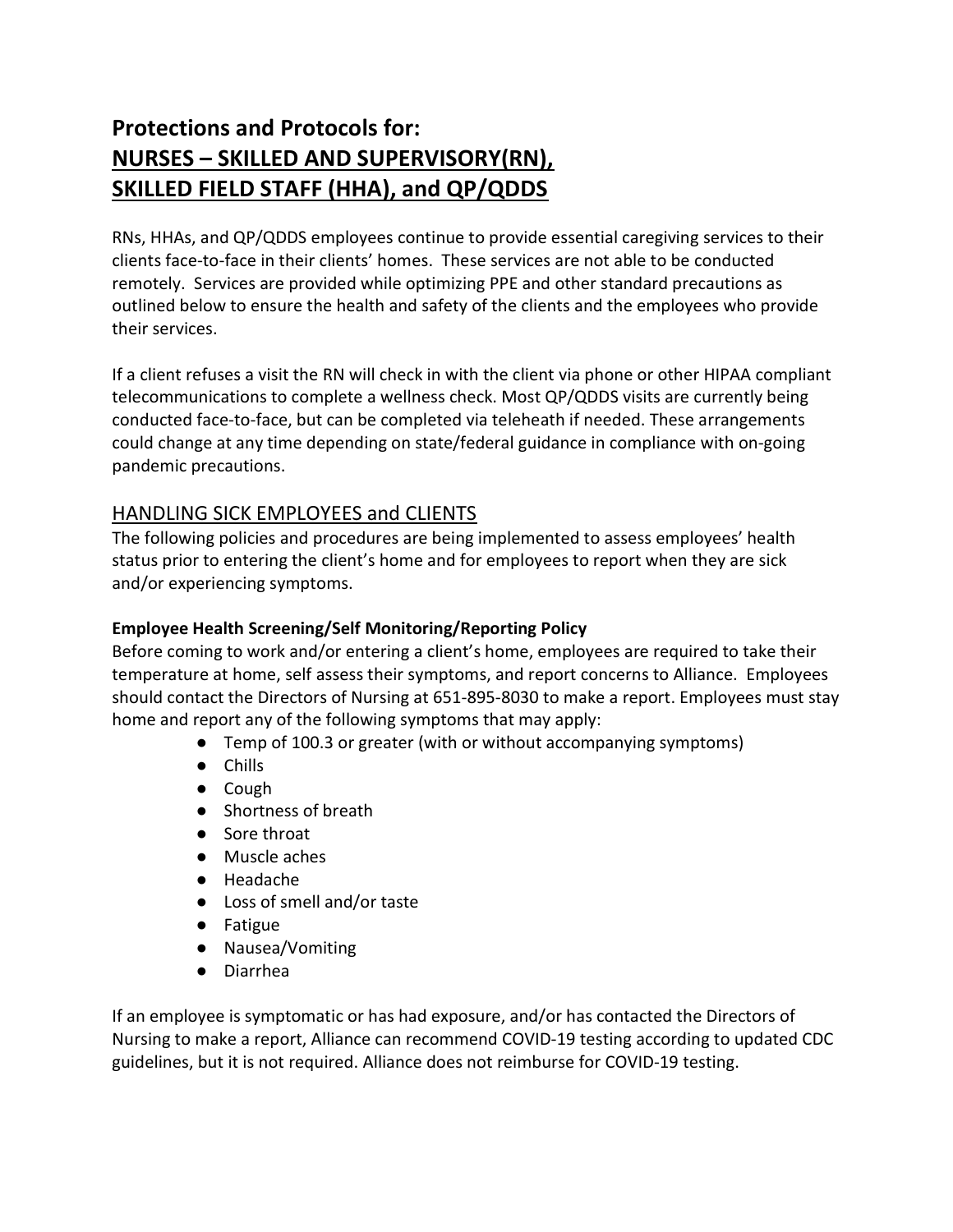Employees who have self monitored from home and are symptom free, are to don an appropriate face mask, as defined by the CDC, for the visit before entering their client's home and wash their hands immediately upon arrival before beginning to work with the client. Employees are required to maintain 6 feet of distance from their client as much as possible, except when providing necessary personal care.

If an employee becomes sick at work, they must leave the client's home immediately. The sick employee must report their symptoms/illness, as required above, and follow MDH quarantine guidelines (listed below).

 Each client has a contingency/back-up plan in place in the event that staff is not able to attend their scheduled visit.

Employees have been informed of these protocols through regular corresondence since March 2020.

#### Client Health Screening

RNs will screen each client before starting their scheduled visit using pre-approved screening questions to determine symptoms or illness that may be related to COVID-19.

- If a client answers "yes" to any of the screening questions the nurse is expected to reschedule the visit. If rescheduling is not possible due to an essential visit, the nurse is expected to wear full PPE equipment (N95 mask, face shield, gown, gloves), which has been provided by Alliance.
- The nurse will provide training to the client regarding proper handwashing and source control techniques.

HHAs who believe their client is sick or showing symptoms should reschedule their visit through the staffing coordinator and notify Alliance immediately.

QP/QDDS employees who believe their client is sick or showing symptoms should also reschedule their visit and notify Alliance immediately.

Memos have been sent to all skilled clients since March 2020 in regards to screening, diagnosis and/or symptoms of COVID-19, how to sanitize their homes using disinfectants, how to wash their hands and cover their mouths (maintain healthy hygiene), and social distancing.

#### Returning to Work after Exposure or Potential Exposure

Employees must stay home when they are sick, when household members are sick, or when required by a health care provider to isolate or quarantine themselves or a member of their household. The employee will be permitted to return to work following the conditions that have been set forth per the document, COVID-19 Recommendations for Health Care Workers (state.mn.us) which states the following: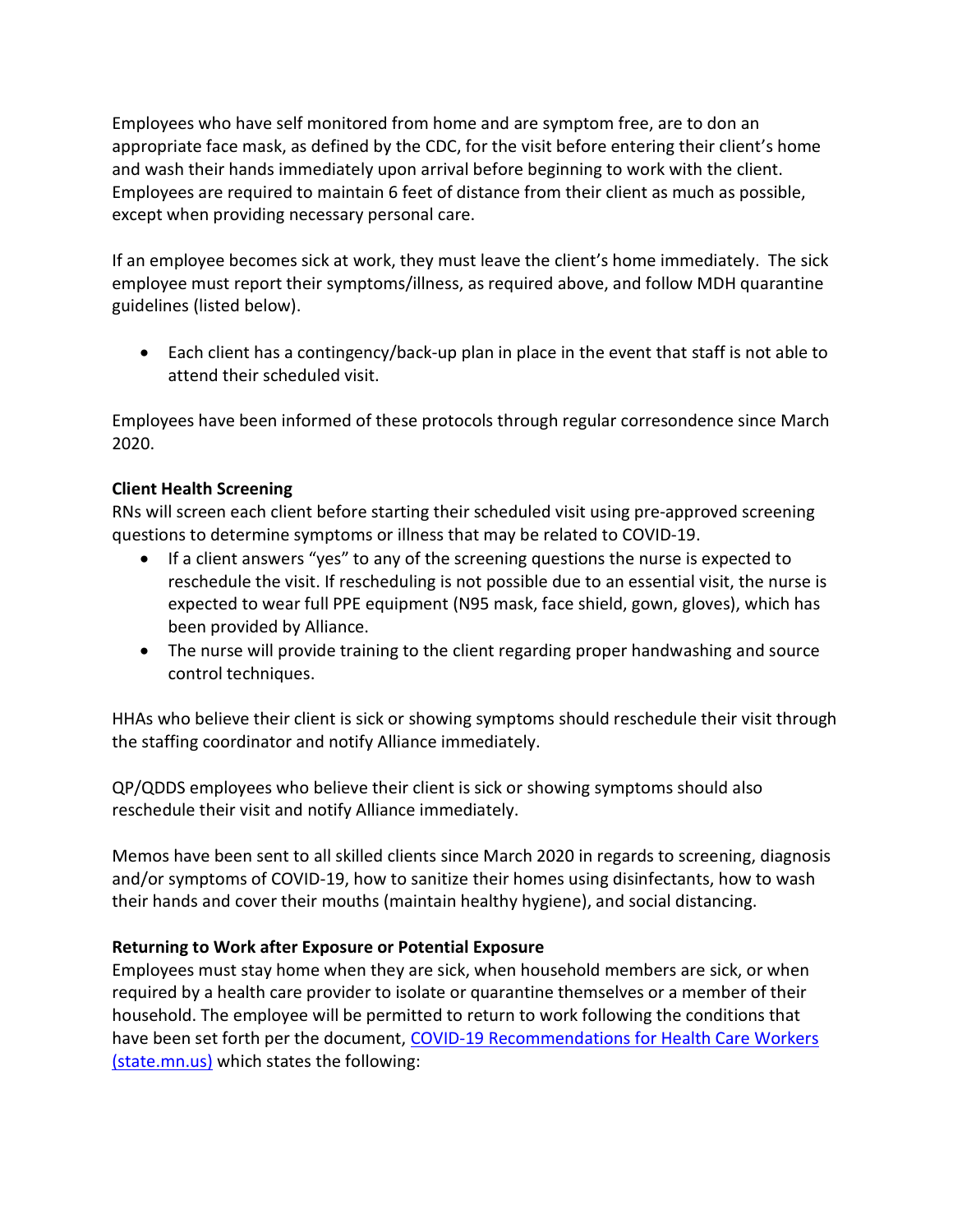### IF YOU HAVE NO SYMPTOMS:

- If the exposed employee and/or household member does not show symptoms of COVID-19 ten (10) days after exposure, they can return on the  $11<sup>th</sup>$  day, or seven (7) days after receiving a negative COVID-19 test; however the test needs to be performed on day 5 or later from the exposure date.
- At least 24 hours have passed since recovery, defined as resolution of fever without the use of fever reducing medications AND improvement in symptoms.
- Practice of diligent hand hygiene and wearing a medical-grade facemask at all times until 14 days after illness onset.

#### IF YOU HAVE SYMPTOMS:

- If an exposed employee and/or household member develops symptoms of COVID-19, they are required to quarantine for fourteen (14) days if no COVID-19 test is taken. If they receive a positive COVID-19 test, they are required to quarantine ten (10) days from onset of symptoms; if asymptomatic, they are required to quarantine ten (10) days from the date of the positive COVID-19 test.
- When you live with someone who has COVID-19, you should quarantine during the time they might be contagious (their isolation period), as well as the time you could develop COVID-19. This may mean you need to quarantine for 24 days or more. Your 14-day quarantine period starts the day after the last person you live with completes their isolation period. This is usually:
	- o 10 days from the day their symptoms started.
	- $\circ$  If they didn't have symptoms, 10 days from the day they got tested.
	- o Follow the recommendations of your local public health department if you need to quarantine. Options they will consider include stopping quarantine: -After day 10 without testing

-After day 7 after receiving a negative test result (test must occur on day 5 or later)

- Employees who are severely immunocompromised but remain asymptomatic throughout their infection should be excluded from work for 20 days following specimen collection.
- Continue to watch for symptoms through day 14 after exposure, even if the quarantine was shortened.

#### Who does not need to quarantine?

If you have recovered from COVID-19 in the past 90 days and have close contact with someone with COVID-19, you do not need to quarantine if ALL of the following are true:

- Your illness was confirmed with a positive lab test in the past 90 days.
- You have fully recovered.
- You do not currently have any symptoms of COVID-19.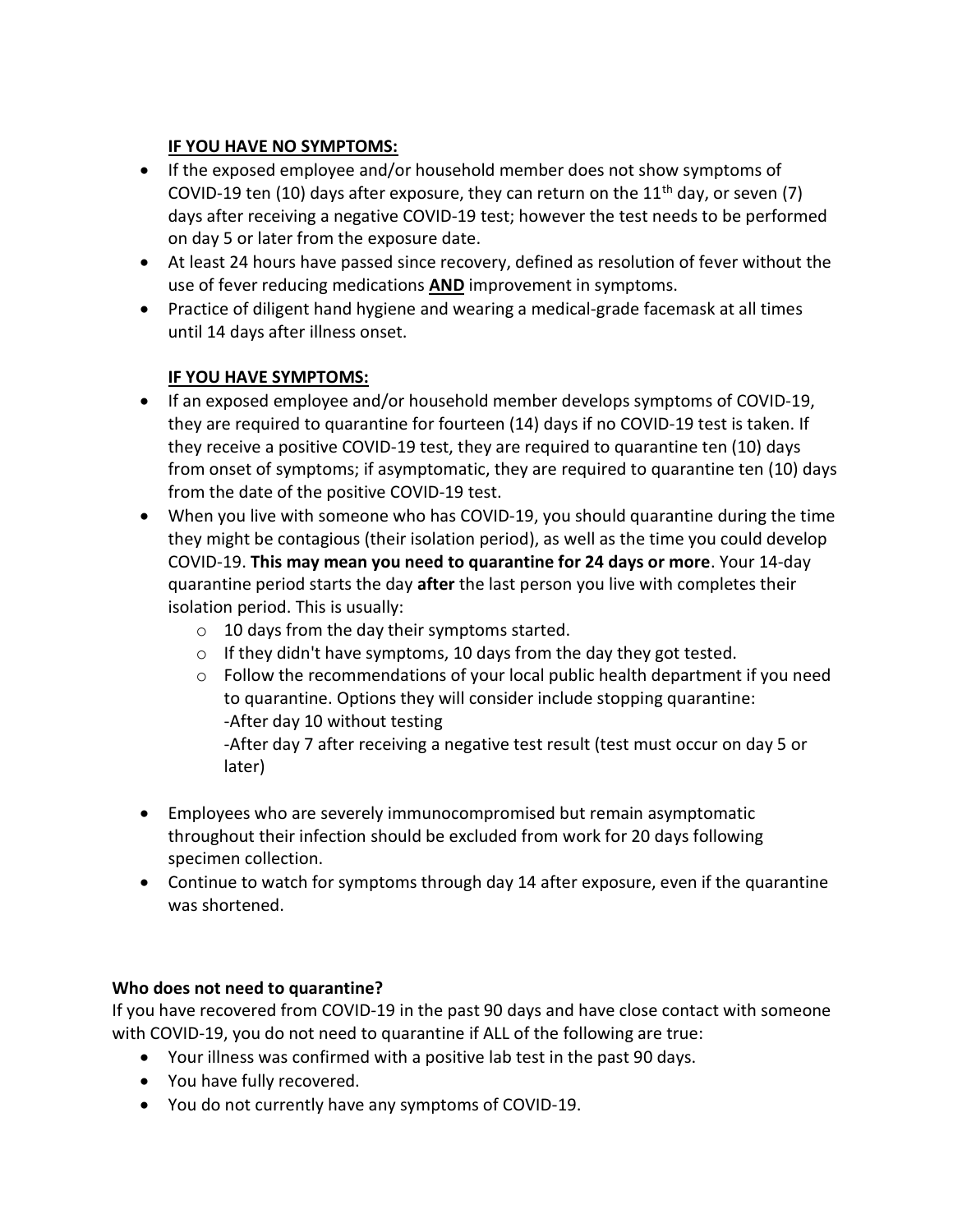#### Vaccination

If someone has completed COVID-19 vaccination (two doses in a two-dose series or one dose in a one-dose series) and is exposed, they do not need to quarantine if ALL of the following are true:

- The COVID-19 exposure was at least 14 days after their vaccination series was fully completed.
- The COVID-19 exposure was within 90 days of their final dose of the vaccination series.
- They do not currently have any symptoms of COVID-19.
- MDH recommends testing three to five days after exposure, even if they do not have symptoms.

Regarding vaccination status, if an employee has already started the process of vaccination, we encourage them to complete all doses. If the employee has proof of vaccination, we would still like to have a copy for our records. We do not know what the future will look like for any mandates or other vaccination efforts so it is prudent to prepare for the possibility that it may be required again. All employees will be kept up to date in a timely manner regarding on-going vaccination mandates, updates, or changes.

If you have not yet received a vaccination, the Centers for Disease Control and Prevention (CDC) still recommends that you do so:

"COVID-19 vaccines are effective at protecting people from COVID-19 and help keep adults and children from getting seriously sick. COVID-19 vaccines can reduce the risk of people spreading the virus that causes COVID-19. Getting everyone ages 5 years and older vaccinated can help the entire family, including siblings who are not eligible for vaccination and family members who may be at risk of getting very sick if they are infected.

Adults and children 5 years and older who are fully vaccinated can resume activities that they did before the pandemic. Learn more about what people can do when they have been fully vaccinated. Studies show that COVID-19 vaccines are effective, especially at keeping adults and children from getting seriously ill even if they do get COVID-19. Learn more about the benefits of getting vaccinated. COVID-19 vaccines teach our immune system how to recognize and fight the virus that causes COVID-19. It typically takes 2 weeks after vaccination for the body to build protection (immunity) against the virus that causes COVID-19."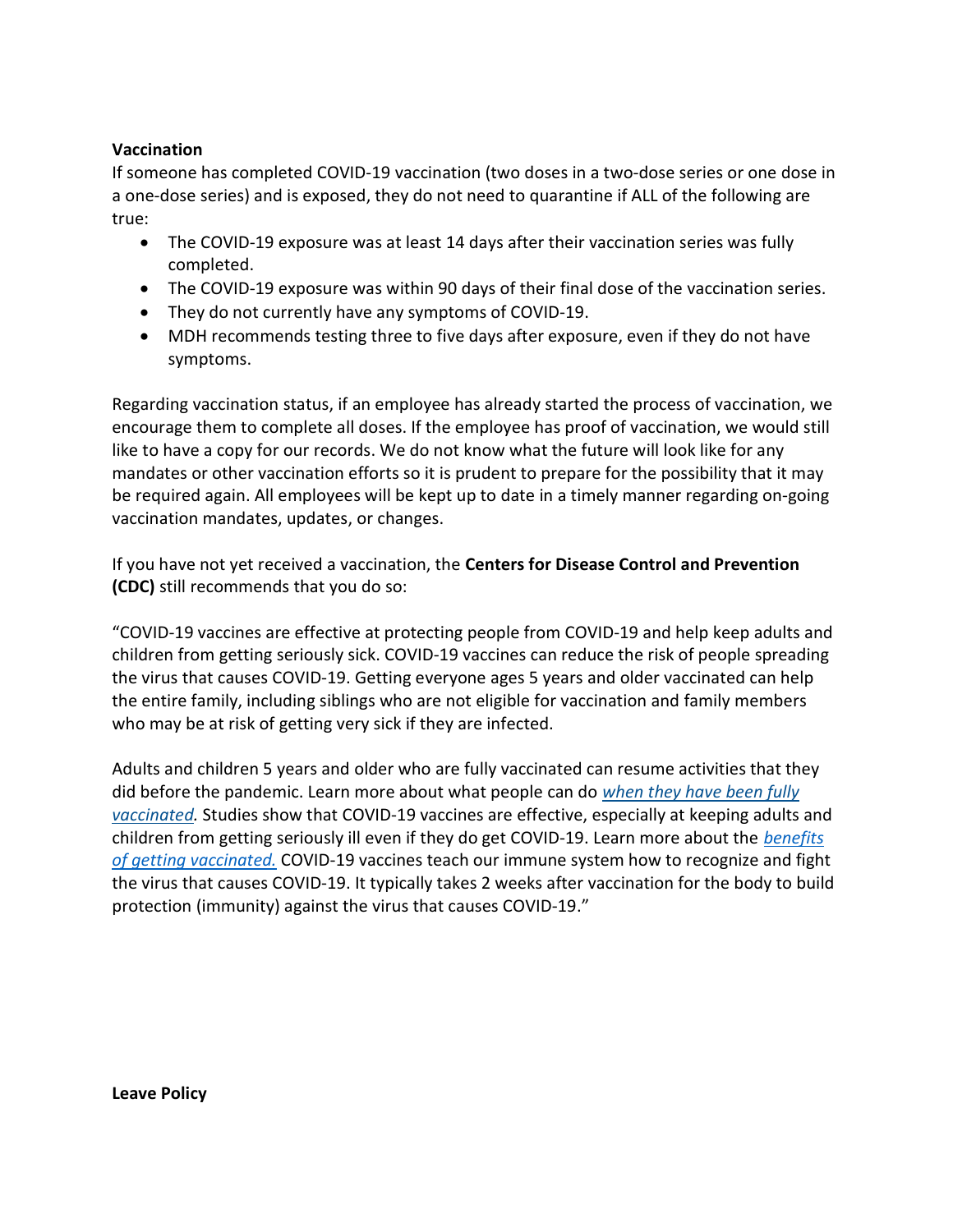Leave policies promote employees staying at home when they are sick, when household members are sick, or when required by a health care provider to isolate or quarantine themselves or a member of their household.

- Per FMLA, Alliance will provide up to twelve (12) weeks unpaid leave to eligible employees for a variety of reasons related to family and medical care in accordance with state and federal law requirements. Eligible employees are those who have worked for the company at least twelve (12) months and worked 1,250 hours during the twelve (12) months immediately preceding the start of the leave.
	- o Should an employee not qualify for FMLA, the Benefits Coordinator will work with them regarding a reasonable accommodation and/or leave when needed to ensure that the employee is able to stay home without worry when ill.
- RNs, HHA admin, and QP/QDDS employees working 35+ hours a week are eligible to accrue both PTO and Vacation time and are encouraged to use this time, when needed.
- Employees who have exhausted or are not eligible for PTO or VAC will be permitted to take time off, unpaid, when needed.
- Employees have been encouraged to reach out to Alliance with any concerns or accommodation requests to ensure they feel safe and comfortable while working.

#### Exposure Notification

Alliance has implemented a policy for informing employees if they have been exposed to a person with COVID-19 at their workplace and requiring them to quarantine for the required amount of time.

- Exposed employees will be notified immediately via phone/email by their supervisor if they have been exposed to a person with COVID-19 at work.
- The identity of the individual with positive COVID-19 will not be released.
- Exposed employees will be sent home and will be required to quarantine as outlined above in the "Return to Work After Exposure or Potential Exposure" section.

#### Privacy of Worker Health Status

An employees' health status and health information is considered private and will be protected by Alliance.

- All employee health information is protected, kept confidential, and not released. Only the Director of Nursing who received the report will be privy to the name of the employee with COVID-19 or COVID-19 symptoms.
- Any information regarding an employee's health information will be stored outside of the employee's personnel file in a locked and secured area.

# VISITORS and CLIENTS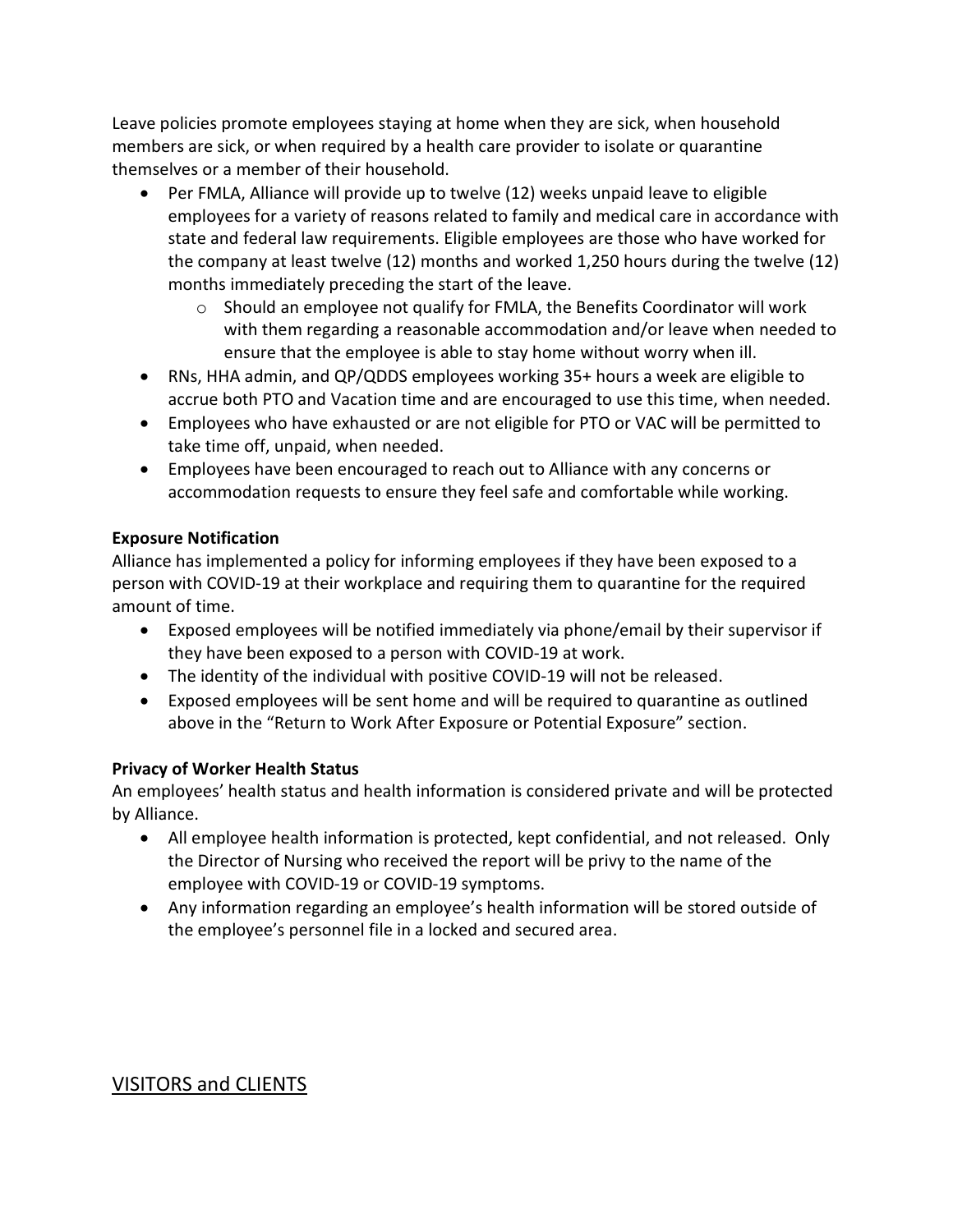#### Visitors at the Office

Alliance's corporate office has opened back up to its customers, clients, and visitors. However, there are only a small handful of employees who continue to work in the building on a daily basis with all other employees working from home remotely. For this reason, it is still recommended to customers, clients, and visitors that all communication with/by our office employees occur through phone, email, or video. Please refer to "Protections and Protocols for Administrative Employees" to review requirements for visitors and clients that may enter the building.

#### Client's Homes

While we cannot control who the client permits to enter their home, RNs, HHAs, and QP/QDDS employees are advised to discourage the client from entertaining any visitors during their work shift. If the RN, HHA, or QP/QDDS are uncomfortable or feel that their health or safety is in jeopardy when in the client's home, the RN, HHA, or QP/QDDS may leave the shift and notify Alliance of the situation.

#### SOCIAL DISTANCING

RNs, HHAs, and QP/QDDS employees must wear face masks, as defined by the CDC, at all times and maintain social distancing of 6 feet from their client and others in the client's household as often as possible, except when providing personal cares. (See PPE section below.) Employees should follow any other client-specific infection control guidelines as directed by the client's careplan and the supervising Registered Nurse.

As mentioned above, Alliance's corporate office is open, however all employees continue to follow enhanced social distancing protocols. Social distancing of at least 6 feet will be implemented and maintained between employees in the workplace.

 RNs, QP/QDDS employees can continue to work remotely, but can come into the office as needed as long as they follow workplace policies and procedures. Employees should remain 6 or more feet apart in their own, private, workspaces to ensure social distancing and sanitize their own workstations. Any RN, HHA, or QP/QDDS employee coming to work in the office must familiarize themselves with the "Protections and Protocols for Administrative Employees" and follow those protocols while working in the office.

# HYGIENE, PPE, AND SOURCE CONTROL

Basic infection prevention measures and universal precautions are being implemented at our workplaces at all times. Alliance does not have direct control over clients' homes or the individuals living in those homes, however employees are expected to practice good hygiene, wear appropriate PPE, and implement source control measures during their shifts when working with their clients.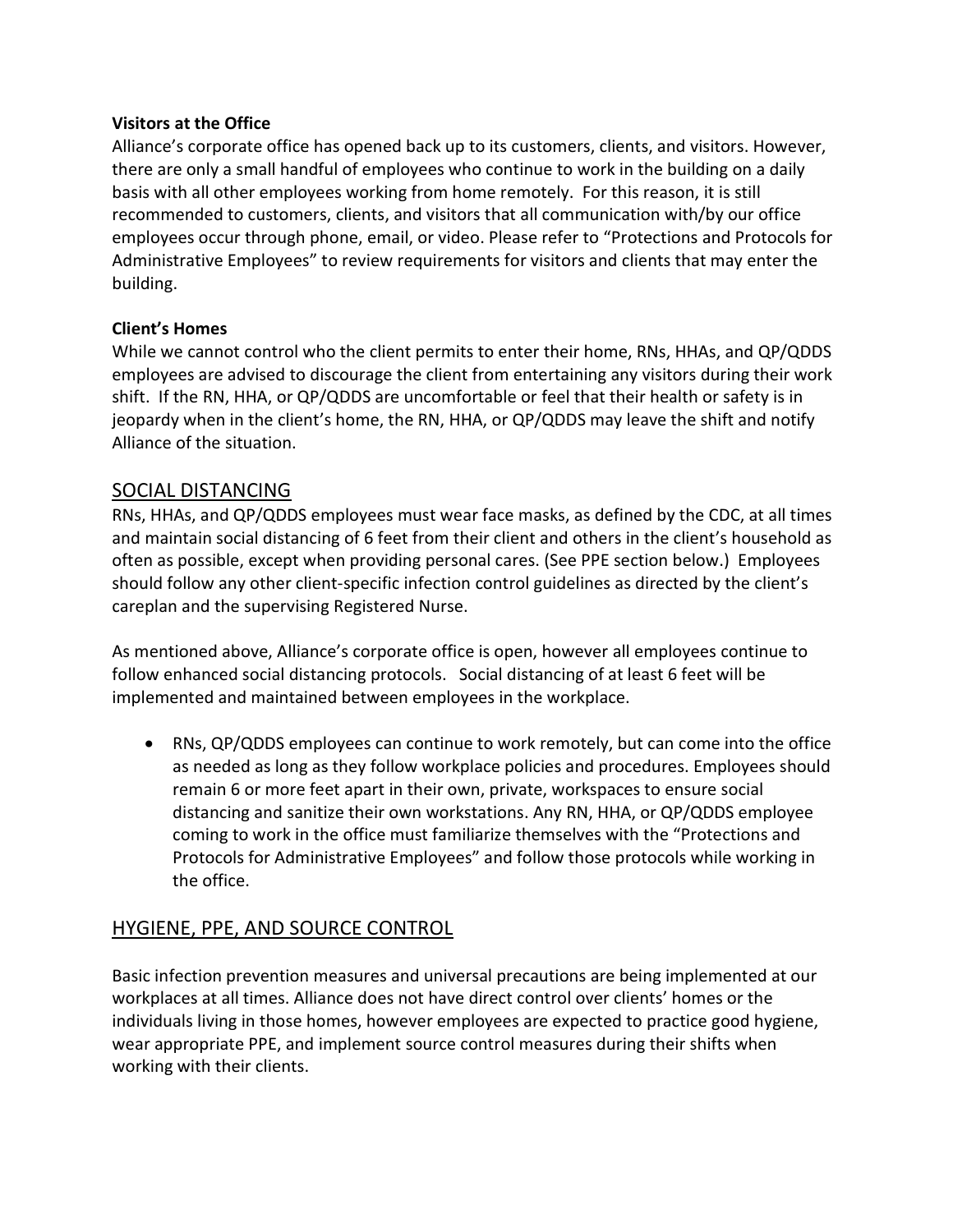If the client is sick or showing symptoms, RNs, HHAs, and QP/QDDS employees should follow directives in the "Client Health Screening" section above and notify Alliance immediately. Employees who are concerned about their own health and safety while in their client's home should contact Alliance and/or their supervising RN immediately to discuss the situation.

#### Hygiene

All employees are instructed and required to wash or sanitize their hands immediately upon entering the client's home and before they leave, and/or if visibly soiled. Employees are instructed to wash their hands for at least 20 seconds with soap and water frequently throughout their day/shift, but especially at the beginning and end of their shift, prior to and after any mealtimes, and after using the restroom.

- Alliance provides hygiene/handwashing supplies, as well as PPE via our medical supply distributors or other vendors as items are available.
- The Directors of Nursing are responsible for keeping up to date with current supply levels and making sure all field employees are supplied with adequate PPE and sanitization products.
- Employees and clients have been reminded to avoid touching eyes, nose, and mouth with unwashed hands.
- RNs, HHA's, and QP/QDDS employees should be encouraging their clients to practice the same hygiene methods for themselves and to reiterate the importance of these practices on a regular basis to ensure health and safety for all.

#### Personal Protective Equipment (PPE)/Face Masks

- Fully vaccinated employees and visitors are not required to wear face masks while in Alliance's corporate building. Employees and visitors who are not fully vaccinated have been recommended to continue to wear a mask while in the building.
- The CDC and the Minnesota Department of Health continue to recommend all health care workers wear a facemask regardless of vaccination status when in the health care setting.
- Clients' homes are considered part of our indoor business/healthcare setting. RNs, HHAs, and QP/QDDS employees must wear a face mask, as defined by the CDC. A cloth/fabric mask may be worn over the top to protect its integrity, but is not required. Masks should be worn at all times when in the client's home for employee and client safety.
- Face masks, as defined by the CDC, are provided by Alliance and should be picked up at the Eagan office or may be mailed out/distributed on a bi-weekly basis if requested (see "Mail, PPE Distribution, and Timecards" Section For More Information).
- Employees are expected to provide their own cloth masks if they so choose to use one (but will be provided with a cloth mask by Alliance if they are unable to obtain their own.) It is the responsibility of the mask's owner to wash/sanitize their own cloth mask according to CDC instructions.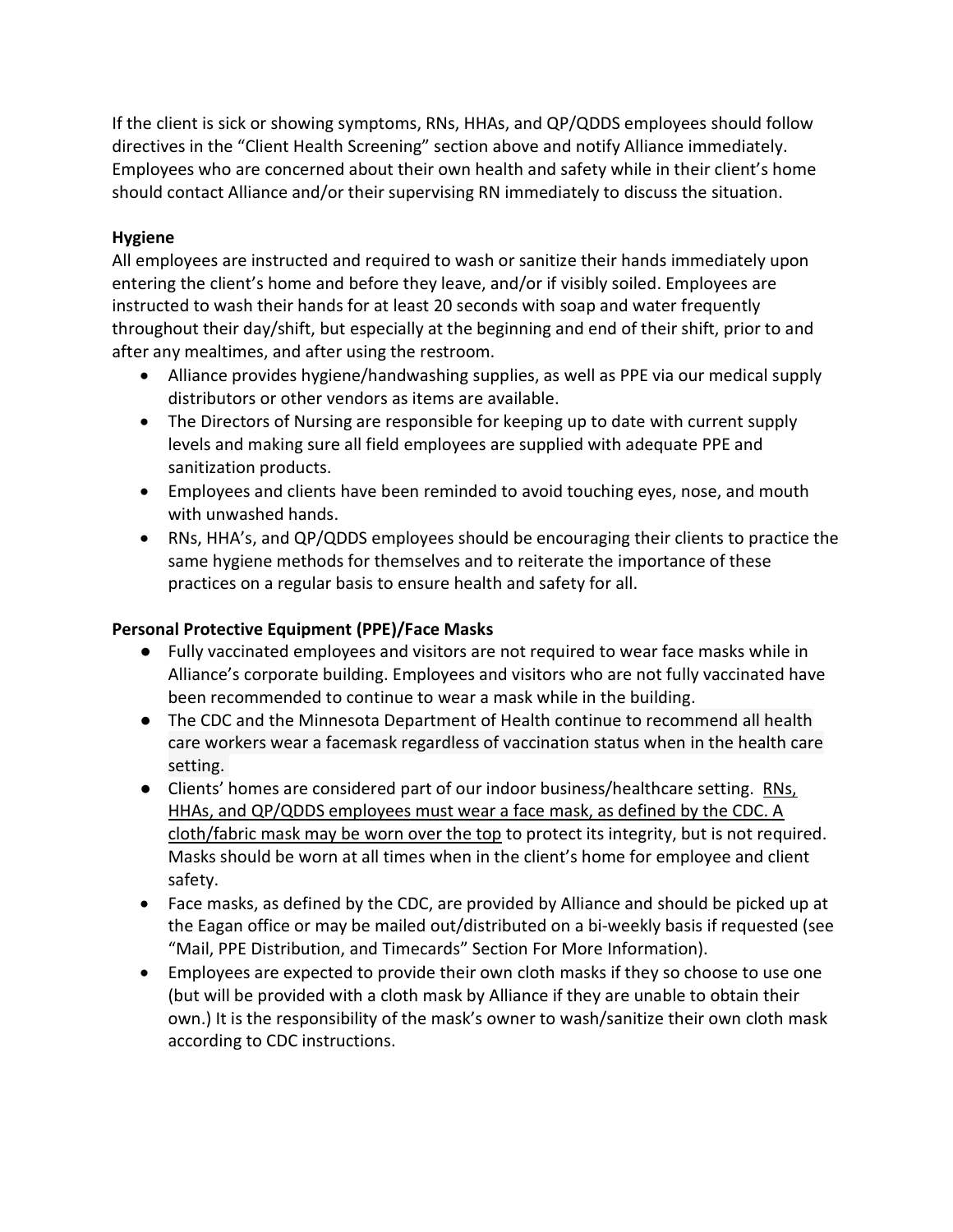Employees may request that a client wear a face mask during their shift if possible, however we cannot require that client's wear a face mask in their own homes.

- For HHA visits, if a client is sick or showing symptoms, the HHA should reschedule the visit through the staffing coordinator and notify Alliance immediately.
- For QP/QDDS visits, if a client is sick or showing symptoms, the QP/QDDS should reschedule the visit and notify Alliance immediately.
- 1) For RN visits, if a client has been exposed to COVID-19, is symptomatic, or a known positive, and the visit cannot be rescheduled, the RN should wear full PPE to include:
	- a. N-95 or higher level respirator
	- b. gown
	- c. gloves
	- d. eye protection/face shield
	- \*Please make sure you are taking off and discarding PPE in the client's home before leaving and per protocol.
	- 2) For RN visits, for all other clients, the RN must wear:
		- a. well-fitting face mask/covering, as defined by the CDC
	- b. eye protection/face shield-only if community transmission levels are considered substantial or high, per MDH COVID-19 Personal Protective Equipment and Source Control Grids, updated 12/7/2021. Employees can refer to the link below: MDHhttps://www.health.state.mn.us/diseases/coronavirus/hcp/ppegrid.pdf

#### Source Controls

- Employees are instructed to cover their mouth and nose with their sleeve or a tissue when coughing or sneezing (even when wearing a mask), and to avoid touching their face, particularly their mouth, nose, and eyes, with their hands.
- Employees are expected to dispose of tissues in proper trash receptacles and wash or sanitize their hands immediately afterward.
- Training on respiratory etiquette has been communicated via email memos to staff.
- Employees are expected to keep their food individualized and not share any food or drinks with clients or other members of the client's household.

### WORK PLACE VENTILATION

Alliance does not have control over a client's home or ventilation system. Employees are instead required to wear proper PPE and follow social distancing protocol. When possible and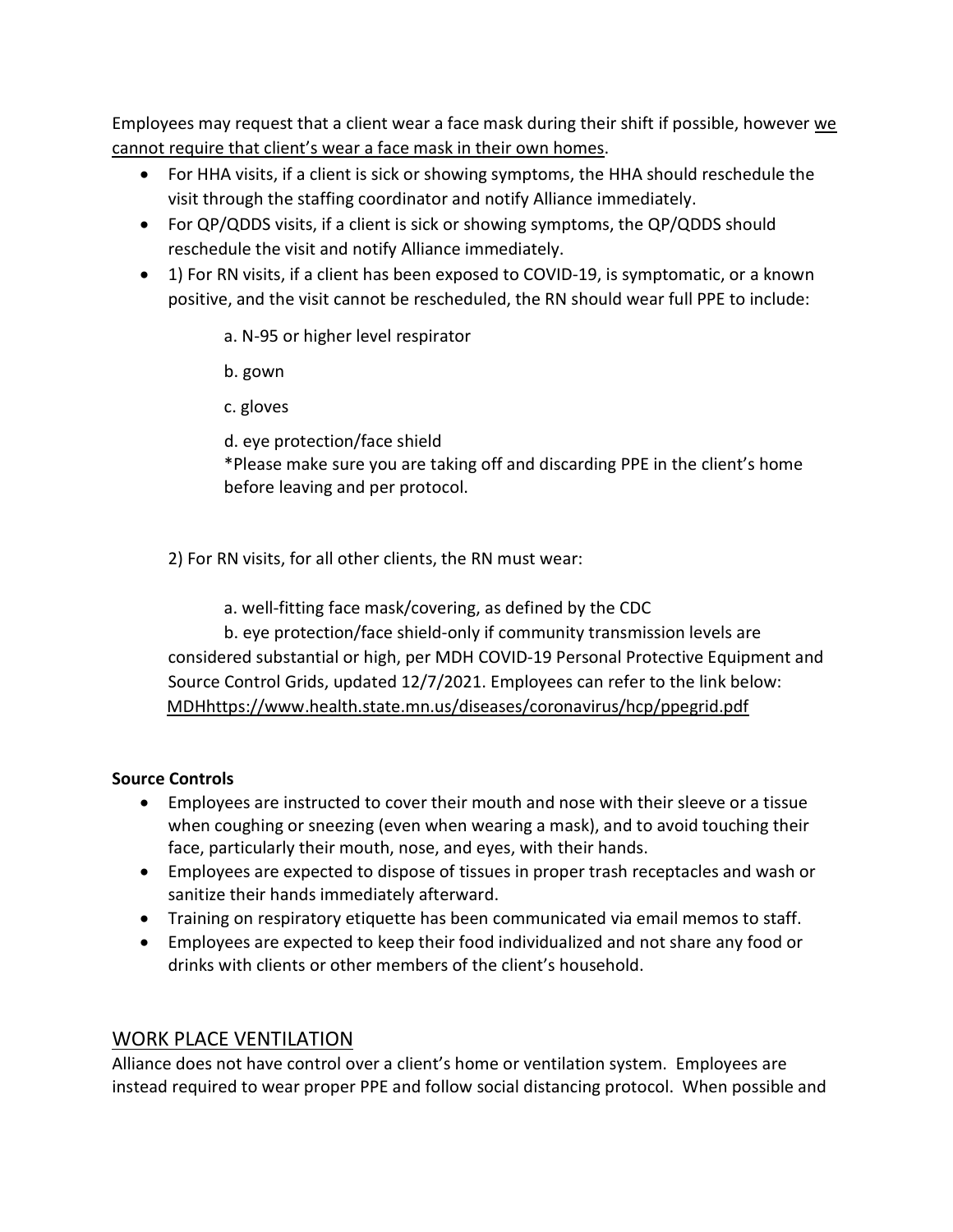appropriate, employees may encourage clients to open their windows, or complete a portion of their visit outdoors (ie. in the backyard, or going for a walk) to increase exposure to fresh air.

### ACCESS AND ASSIGNMENT

New client intakes are communicated by the intake coordinator to the nursing and QP/QDDS staff via email.

#### RNs

 All nursing assignments are managed independently by each nursing staff and client rosters/schedules are posted on a shared drive.

#### HHAs

 HHA staff have their schedules managed by the staffing coordinator and is communicated via email.

# QP/QDDS

QP/QDDS staff manage their own schedules per arrangement with each client.

Employees and staffing coordinators can coordinate cancelled or rearranged visits if necessary due to symptomatic or positive COVID-19 clients.

# CLEANING, SANITIZING, AND DISINFECTING

Again, Alliance does not have control over a client's home environment, however memos have been sent out to clients and/or their responsible parties with information regarding the importance of keeping a clean and sanitized environment for the safety of themselves and their staff.

 Employees are expected to assist with this protocol when working with their clients (ie. disinfecting kitchen areas before and after meal prep, and cleaning/sanitizing all areas that they touched during their shift before leaving, etc).

Skilled employees are required to sanitize their own workspaces and supplies.

 Appropriate and effective cleaning and disinfecting supplies have been purchased and are available for use in accordance with product labels, safety data sheets and manufacturer specifications, and are being used with required personal protective equipment for the product as applicable. These products that meet EPA's criteria for use against SARS-COV-2 are used to disinfect nursing equipment after each client use.

RNs, HHAs, and QP/QDDS employees should contact Alliance if they have questions or concerns regarding the safety of their work environment.

# MAIL, PPE DISTRIBUTION, and TIMECARDS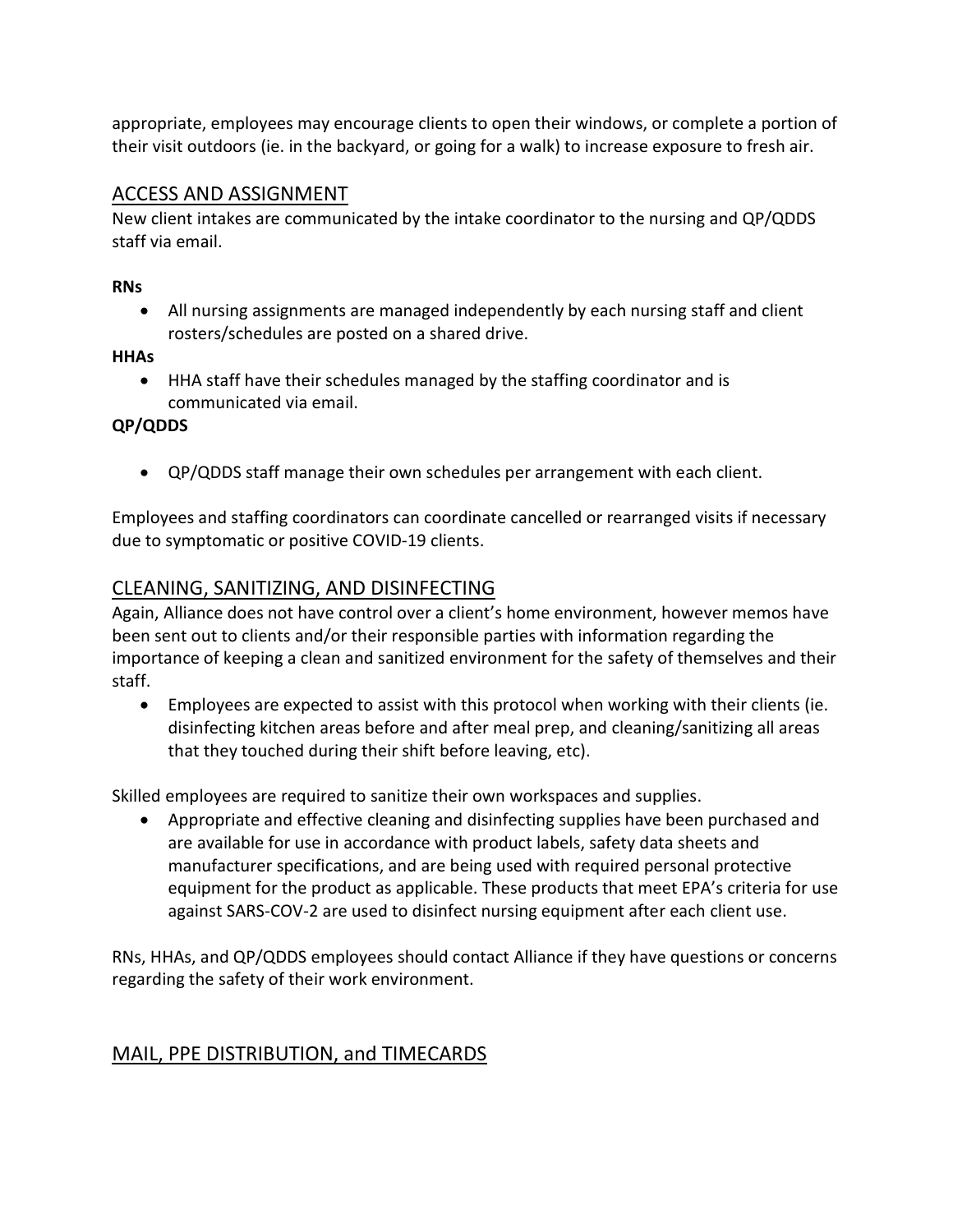#### Mail and Package Service

Alliance's office is currently open to the public and for allowing drop-off and pick-up for mail and packages. Delivery/mail personnel will be allowed to enter, and then asked to drop-off and/or pick-up mail/deliveries at the far end of the reception counter while maintaining a distance of 6 feet or more from the receptionist. Once the delivery person leaves, our receptionist sanitizes the surface and distributes the mail/packages as appropriate.

Alliance utilizes the loading dock to allow for larger deliveries ensuring social distancing protocol is still maintained.

#### Distribution of PPE

Alliance provides PPE supplies to RN, HHA, and QP/QDDS employees for pick up or mailing from our office building. Social distancing practices always apply.

- Local RN, HHA, and QP/QDDS employees:
	- $\circ$  RN, HHA, and QP/QDDS employees are able to pick up their PPE supplies at the office building as long as they are following the "Protections and Protocols for Administrative Employees" and follow those protocols while present in the office. The same applies for any HHA Admin staff.
	- o A Director of Nursing or intake coordinator will set PPE supplies at each individual workspace before the employee arrives to ensure contactless delivery.
- Remote RN, HHA, and QP/QDDS employees:
	- $\circ$  Sauk Rapids area: PPE supplies will be mailed to the office manager to distribute, or directly to the requesting employee
	- o Mankato area: PPE supplies will be mailed directly to the requesting employee or hand delivered via the Director of Nursing.

#### **Timecards**

Alliance no longer accepts timecards via drop off at the office. Employees should submit timecards in one of the following ways:

- FAX: 651-895-8070
- EMAIL: RN: jillc@alliancehealthcare.com or biancag@alliancehealthcare.com

HHA: payroll@alliancehealthcare.com

MAIL: 2260 Cliff Road Eagan, MN 55122 Attn: Payroll Department

#### Employment Applications